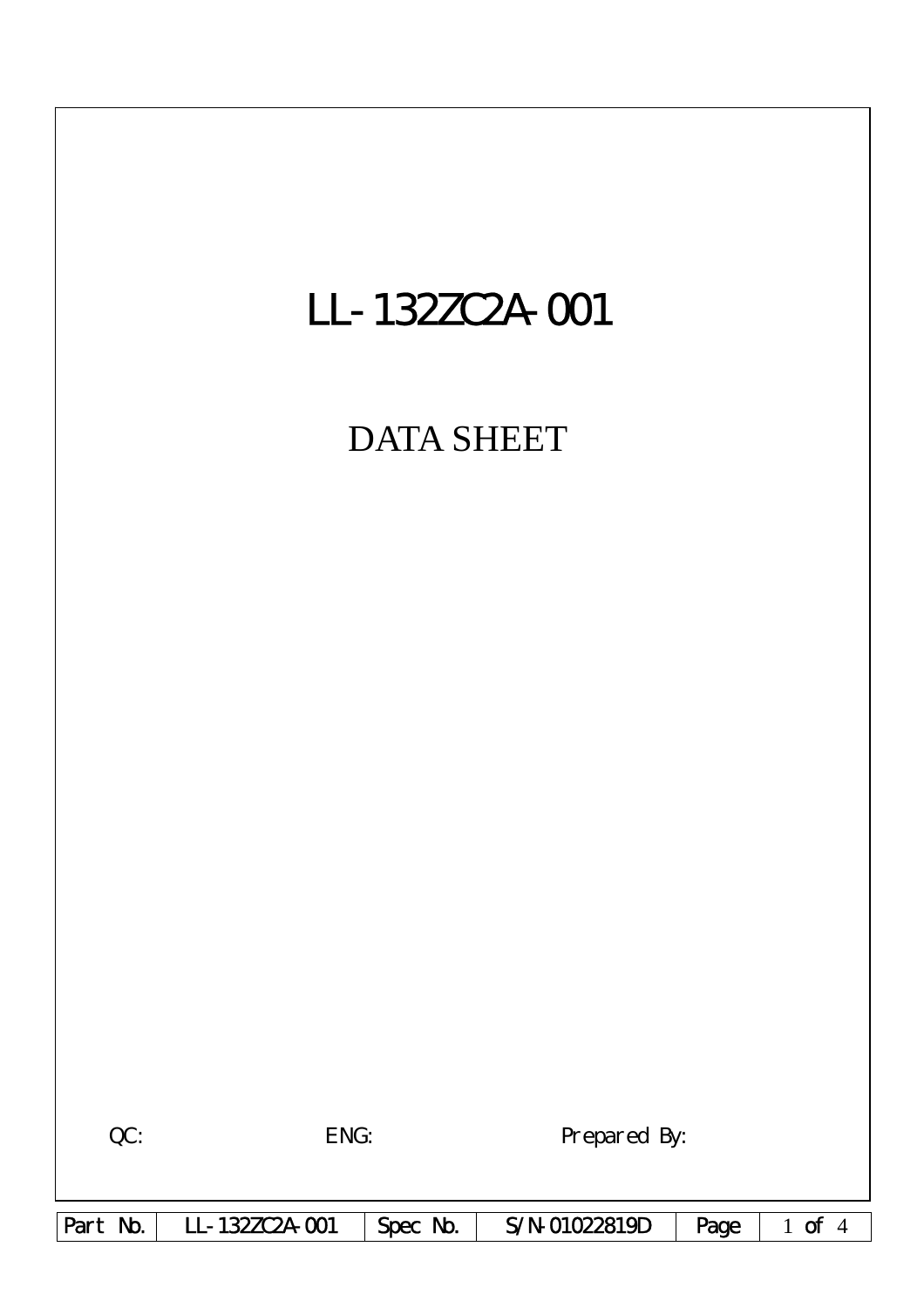## **Features**

- $\blacklozenge$  High intensity
- ♦ 1\* 3mm rectangular package
- ♦ Wide viewing angle
- ♦ General purpose leads
- ♦ Reliable and rugged

# **Package Dimension:**



| Part NO.       | Chip Material | Lens Color         | Source Color                      |
|----------------|---------------|--------------------|-----------------------------------|
| LL-132ZC2A-001 | GaInN         | <b>Water Clear</b> | Super Bright<br><b>True Green</b> |

### **Notes:**

- 1. All dimensions are in millimeters (inches).
- 2. Tolerance is ±0.25(.010")mm unless otherwise noted.
- 3. Protruded resin under flange is 1.0mm(.04") max
- 4. Lead spacing is measured where the leads emerge from the package.
- 5. Specifications are subject to change without notice
- . 6. Caution in ESD:

STATIC SHIELD Electricity and surge damages the LED. lt is recommend to use a wrist band or anti-electrostatic glove when handling the LED.All devices, equipment and machinery must be properly grounded.

7. This data-sheet only valid for six months.

|  | Part No. LL-132ZC2A-001 | $\vert$ Spec No. $\vert$ | $S/N$ -01022819D $\vert$ Page $\vert$ 2 of 4 |  |  |
|--|-------------------------|--------------------------|----------------------------------------------|--|--|
|--|-------------------------|--------------------------|----------------------------------------------|--|--|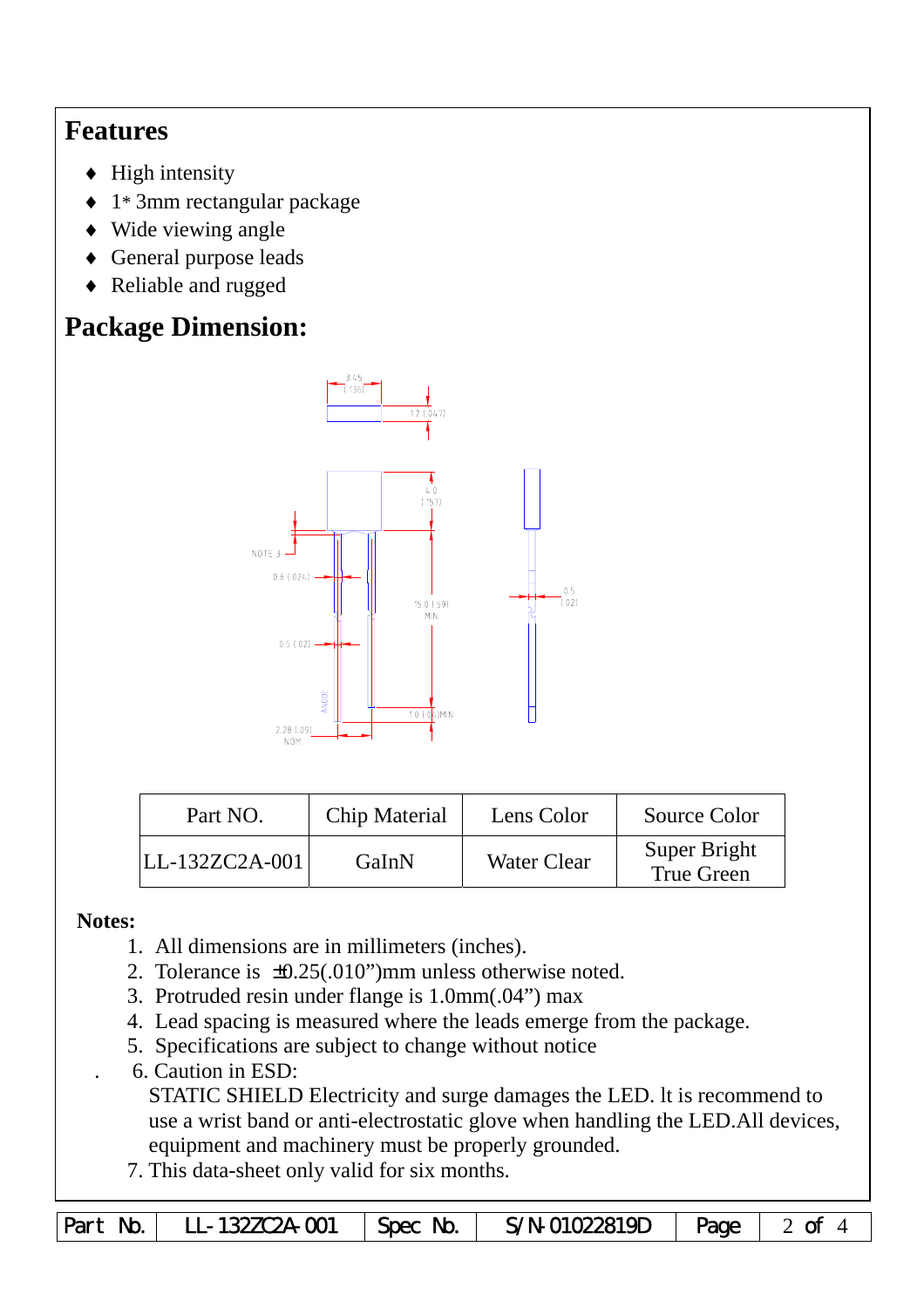| <b>Absolute Maximum Ratings at Ta=25</b> |  |
|------------------------------------------|--|
|                                          |  |

| Parameter                                                    | MAX.                 | Uni t      |
|--------------------------------------------------------------|----------------------|------------|
| Pover Dissipation                                            | 100                  | mW         |
| Peak Forward Current<br>(1/10 Duty Cycle, 0.1ms Pulse Width) | 100                  | mA         |
| Continuous Forward Current                                   | 35                   | mA         |
| Derating Linear From 50                                      | Q.4                  | $m\lambda$ |
| Reverse Vol tage                                             | 5                    | V          |
| Operating Temperature Range                                  | $-40$ to $+80$       |            |
| Storage Temperature Range                                    | $-40$ to $+80$       |            |
| Lead Sol dering Temperature<br>$4mm(.157")$ From Body        | for 5 Seconds<br>260 |            |

#### **Electrical Optical Characteristics at Ta=25**℃

| Parameter                   | Symbol                | Mn. | Typ. | Max. | Uni t  | Test Condition      |
|-----------------------------|-----------------------|-----|------|------|--------|---------------------|
| Luminous Intensity          | l v                   | 110 | 240  | 500  | mcd    | $I = 20mA$ (Note 1) |
| Vi ewing Angl e             | $\overline{2}$<br>1/2 | 100 | 120  | 130  | Deg    | (Note 2)            |
| Peak Emission Wavelength    | p                     | 520 | 525  | 530  | nm     | $I_F = 20$ mA       |
| Dominant Wavelength         | $\mathbf d$           | 520 | 534  | 544  | nm     | $I = 20mA$ (Note 3) |
| Line Half-Width<br>Spectral |                       | 31  | 36   | 41   | nm     | $I_F = 20$ mA       |
| Forward Voltage             | $V_F$                 | 2.8 | 3.2  | 4. O | $\vee$ | $I_F = 20$ mA       |
| Reverse Current             | $\mathsf{R}$          |     |      | 100  | μA     | $V_R = 5V$          |

#### Note:

- 1.Luminous intensity is measured with a light sensor and filter combination that approximates the CIE eye-response curve.
- $2 1/2$  is the off-axis angle at which the luminous intensity is half the axial luminous i ntensity.
- 3.The dominant wavelength ( d) is derived from the CIE chromaticity diagram and represents the single wavelength which defines the color of the device.

Part No. | LL-132ZC2A-001 | Spec No. | S/N-01022819D | Page | 3 of 4